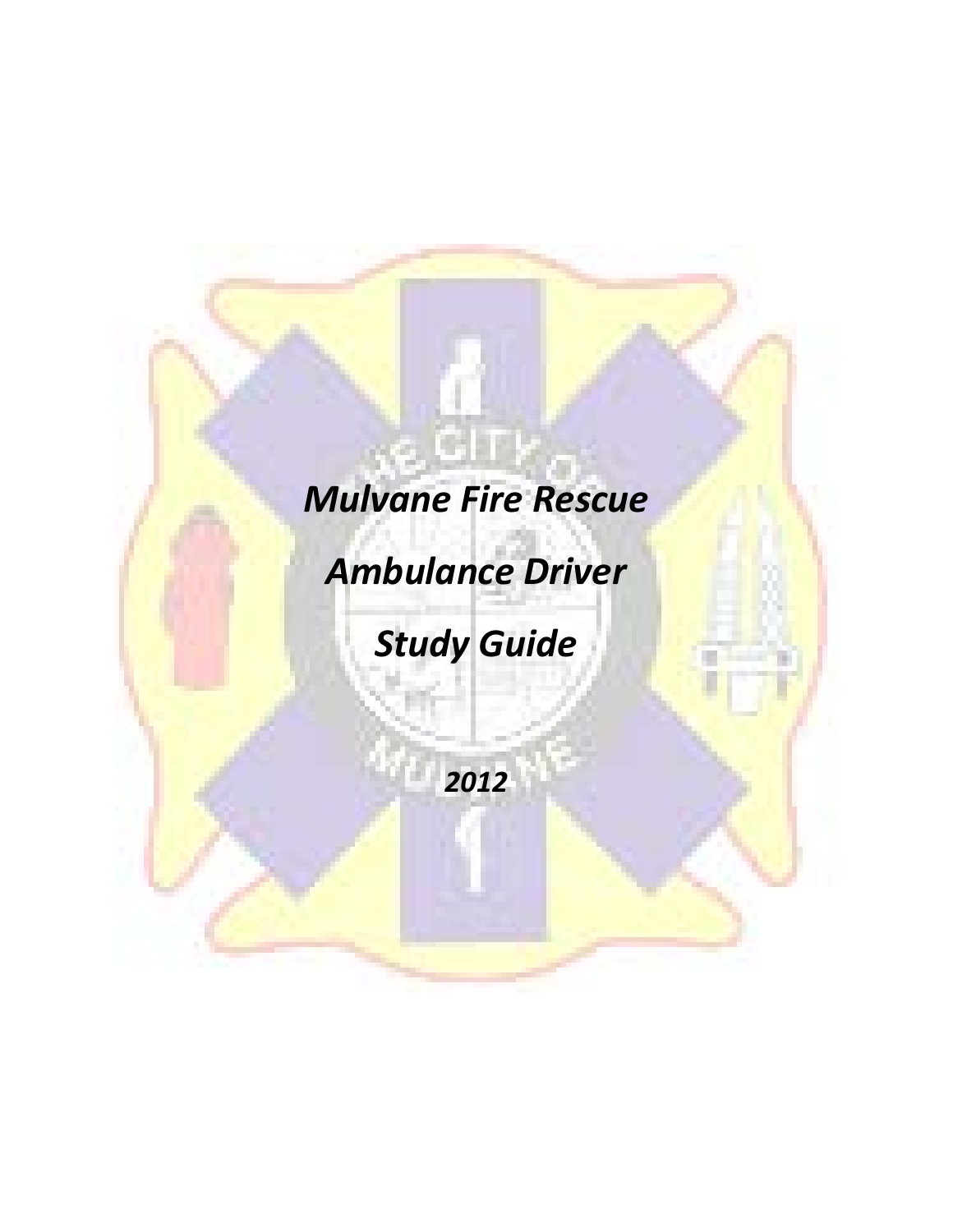## *Driver Responsibility*

The operation of any ambulance carries with it an enormous responsibility on the part of the driver, not only to the patient and the crew traveling in the vehicle, but to the general public, to the drivers of other emergency vehicles, such as police and fire, and a responsibility to protect costly equipment and lives. Any M.E.S. member, who is presently a driver or who intends to become one must be constantly aware of these responsibilities and must perform accordingly, consciously avoiding unnecessary speed and recklessness, which could lead to serious accidents, injury, and possible death.

*The ambulance operator is firstly responsible for the safe transportation of the sick and injured.* When transporting the patient to the hospital, it is of utmost importance to remember that the patient is being cared for by skilled crew members and that, except in a few extreme emergency situations, *the ambulance may be operated within normal speed limits,* thus insuring the safety of the patient and the crew and delivering a smoother ride.

*The second area of driver responsibility includes preventing injury to the general public, bystanders, and pedestrians, as well as automobile occupants, operators, and occupants of other emergency vehicles.* The ambulance driver must learn to avoid heavily congested traffic areas and to be careful and alert for pedestrians and bystanders at the scene of an accident. Never take for granted that red lights and a siren will get the ambulance through a congested area. Keep in mind the automobile driver with his windows rolled up, air conditioning and radio on, and his passengers carrying on a conversation. He or she is not expecting an ambulance, and he/she may not see or hear it. Be alert for other emergency vehicles, especially when approaching red lights and intersections; a policeman with a siren going and an ambulance driver with a siren going will not hear one another. You must be alert to everything around you. Again, the ambulance driver must be extremely alert to the safety of others.

*The third important area of driver responsibility is to the protection of the ambulance and all the equipment it carries, a \$150,000 responsibility.* The City of Mulvane has generously provided funds to insure that these emergency services are available, and it is the responsibility of the driver to protect that valuable investment with all the skill and care he possesses.

Driver training and driving an emergency vehicle must be approached with seriousness. The need for continued good judgment cannot be stressed enough. It is necessary to be alert, conscientious, and safety-minded at all times with constant regard to protecting the patients, the crew, the public, the vehicle and its equipment. Remember, you are driving a well-known vehicle and if you screw up, the public will remember the name of the rig.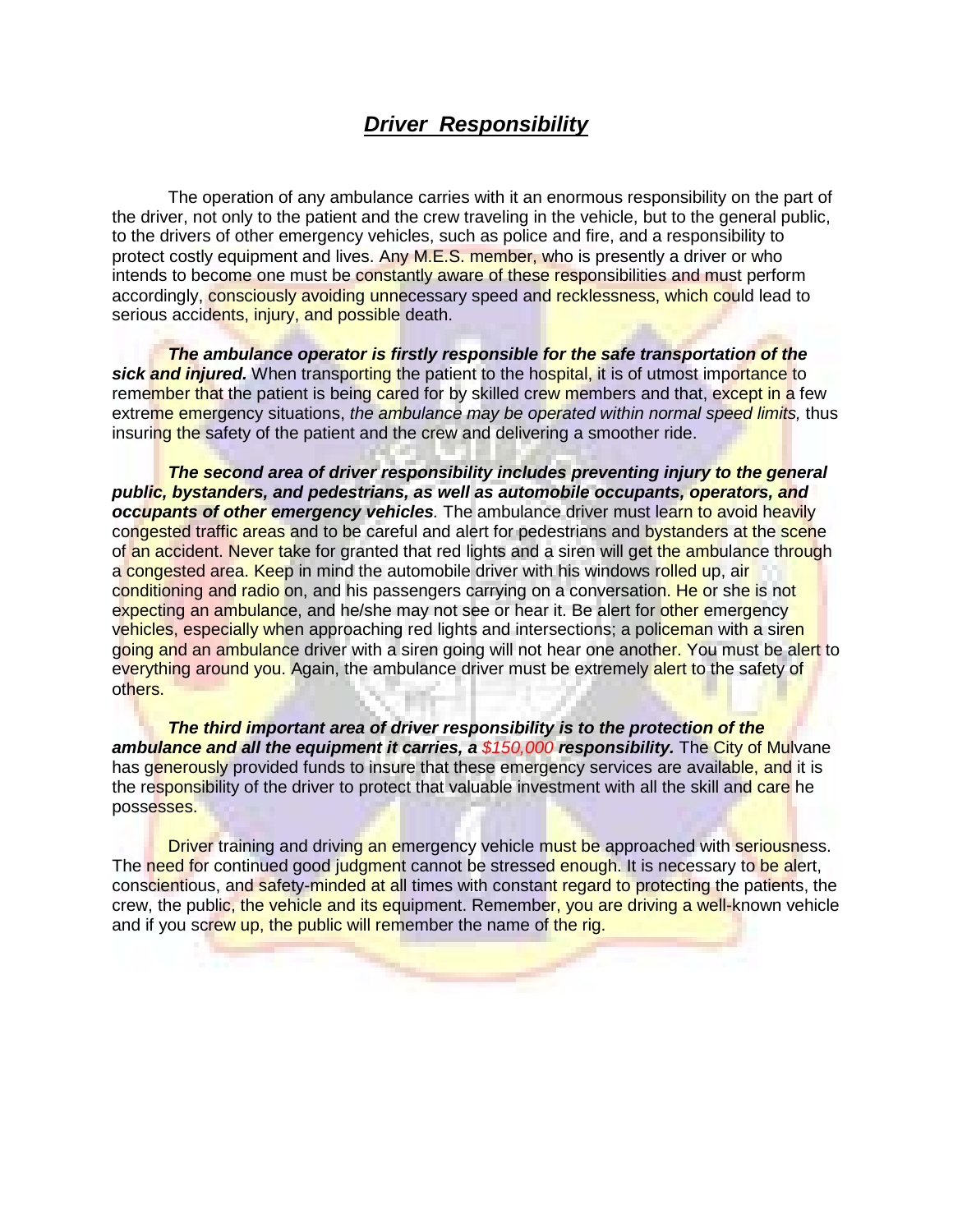# *Vehicle Operations*

Before any member may begin driver training, he or she must be fully familiar with the location of all standard controls and equipment commonly found on any vehicle plus the location, and function. Drivers must be able to use all special emergency vehicle controls.

# *Operation of the Ambulance – Non-Emergency Traffic*

The ambulances are driven on a non-emergency or non-call basis most frequently for the purpose of driver training and for service to both vehicles.

The procedure for removing the ambulance from the station should be done in the following manner:

- 1. Open the overhead door.
- 2. Check rear-view and side-view mirrors
- 3. Ignition on and start
- 4. Release emergency brake if applied
- 5. Pull out onto apron, clearing doorway
- 6. Put door down and check to make sure it is down
- 7. Notify dispatch when responding
- 8. Watch for vehicle traffic entering M.E.S. drive way.

9. Proceed with business, obeying all normal traffic laws operating vehicle as non-emergency vehicle.

The procedure of returning to the station should be as follows:

- 1. Open door
- 2. Back into building using side-view mirrors
- 3. Position ambulance next to white line
- 4. Set gear in Park
- 5. Turn ignition off
- 6. Close door
- 7. Plug in shore line

# *Operation of Vehicle – Emergency Traffic*

The major factor in determining whether a call should be handled as an emergency call is whether or not the speed at which you travel is going to make the difference between saving the life or losing the life of the patient.

The following is the procedure to use when responding to an emergency or urgent call: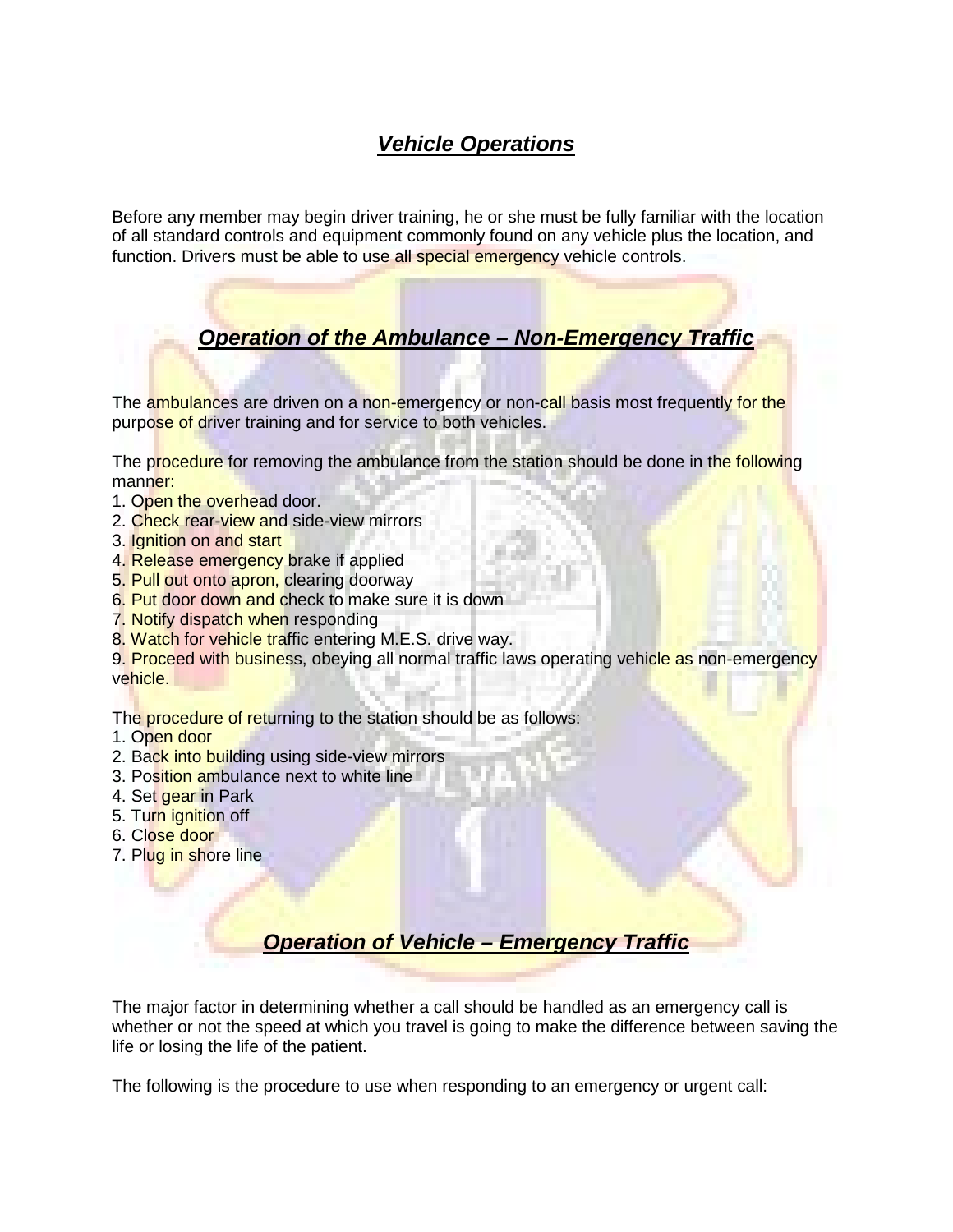1. Check incident location on map (Mirrors & seat should already be set, driver should do this when he/she first come on duty.)

- 2. Open door.
- 3. Ignition on and start
- 4. Release emergency brake if applied
- 5. Pull out into apron, clearing doorway
- 6. Put door down, and check it in side-view mirror
- 7. Check crew is seated before pulling out
- 8. Watch for vehicle traffic entering M.E.S. drive way.
- 9. Turn on lights and siren before exiting driveway.
- 10. The siren should always be used when you are responding in an emergency situation.
- 11. As cars move to the right, check oncoming traffic and if clear, pass on left.
- 12. *Intersections:*

a. Traffic lights-blow siren well in advance of intersection. Slow down as you approach the intersection and check light and traffic. If green, check traffic flow, watching for turning vehicles, then proceed through the intersection looking both ways. If the light is red, *stop,* blow siren continuously, look both ways, and check that all traffic has come to a stop. Proceed through only when safe.

b. Other intersections (2-way or 4-way stop)-blow siren well in advance of intersection. Slow down checking flow of traffic. Proceed *only* when all traffic has come to a halt. It is necessary to come to a complete stop before proceeding through the intersection.

- 13. *Arrival at Scene:* Radio on scene, position ambulance as follows:
	- a. out of flow of traffic
	- b. for ease of loading stretcher
	- c. in direction of hospital if possible

14. At scene, leave ambulance running, put in Park, and set emergency brake, leaving lights on 15. Once loaded, check all doors, specifically the back door *(driver should be last one in),* door

lights, silent signals, and buzzers

16. Once en route to hospital, radio the dispatcher, announce hospital destination, and give mileage.

17. Do not use siren when approaching hospital property

18. Turn off lights when on hospital property

19. Radio dispatcher that you have arrived at the hospital and give ending mileage

20. Park in the appropriate parking area, leaving room for other ambulances to pull in. 21. Turn ambulance, and batteries off.

22. Assist with unloading patient and if necessary to leave vehicle, secure it before doing so and take the key.

23. Return to station according to regular traffic laws. Radio back in service.

24. Back into station. Advise dispatcher that you are in quarters

25. Leave rig and equipment clean and orderly and ready for next use.

26. Plug in shore line

*Radio Operating Procedures*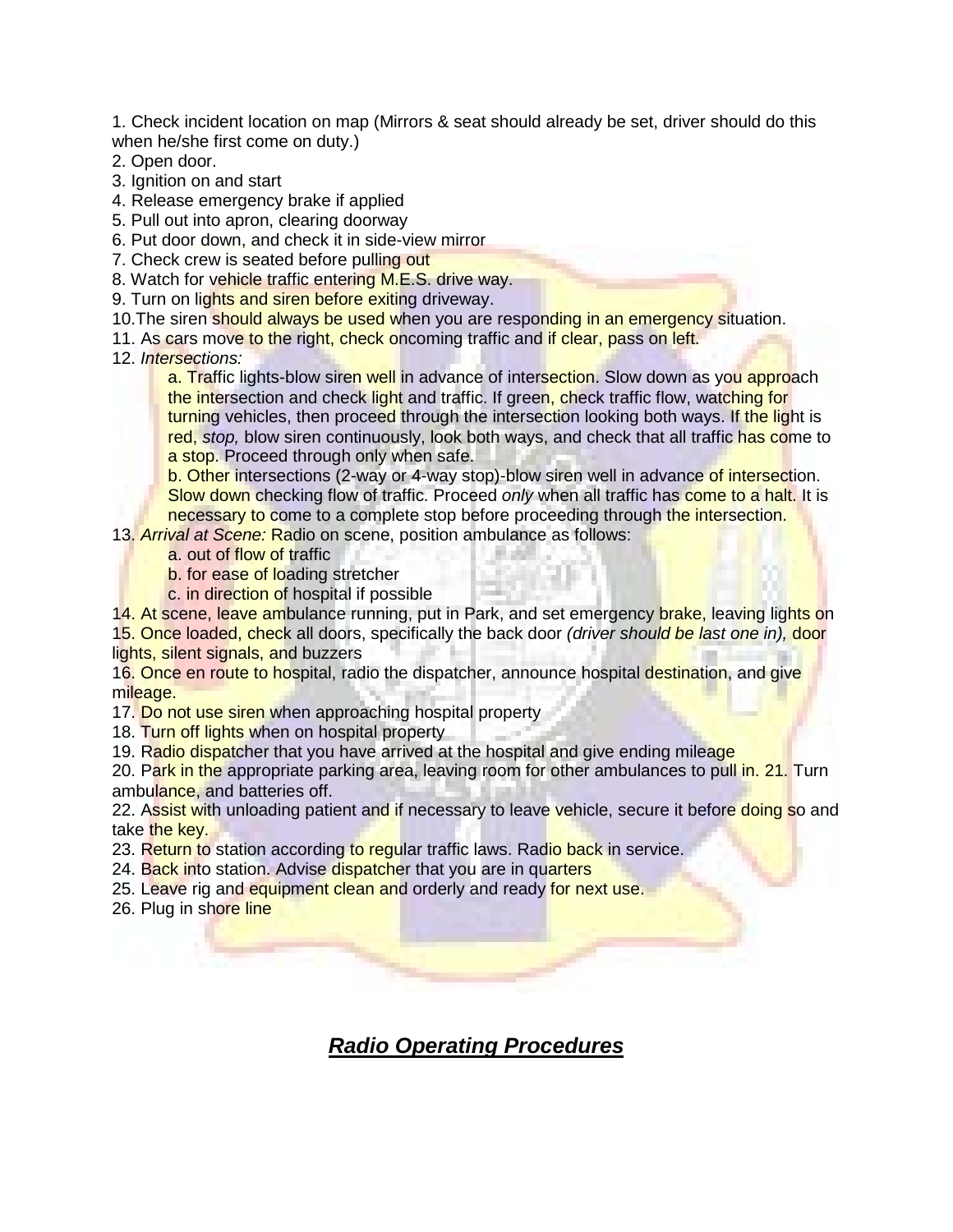The driver is responsible for communicating his/her movement and whereabouts to the Police department dispatcher when the ambulance leaves the station for any reason. Drivers and driver trainees must review the radio communication procedure. Examples of N.I.M.S. compliant radio traffic are shown below.

| 1) Ambulance 450 en route to                                                                                     | (address)                                                                                                     |
|------------------------------------------------------------------------------------------------------------------|---------------------------------------------------------------------------------------------------------------|
| 2) Ambulance 450 on scene                                                                                        |                                                                                                               |
| 3) Ambulance 450 en route to<br>traffic, pt. triage, and mileage                                                 | normal/emergency<br>(hospital)                                                                                |
| 4) Ambulance 450 at                                                                                              | , ending mileage.<br>(hospital)<br>5) Ambulance 450 finished with last assignment, en route back to quarters. |
| 6) Ambulance 450 available in quarters                                                                           |                                                                                                               |
| 7) Ambulance 450 available in the city (Used for driver training, street familiarization, and<br>going to store) |                                                                                                               |

# *Hospital Routes*

The ambulance driver is responsible for knowing the most direct routes to the hospitals most commonly used. This will usually involve knowing more than one route to each hospital.

Following are road directions to Via Christi St. Joseph, Via Christi St. Francis, HCA Wesley, Veterans Affairs Hospital, Sumner County Regional Medical Center (Wellington) and William Newton Memorial Hospital (Winfield).

*Mulvane Emergency Services EMS Division Recommended Hospital Routes Guide:*

*Via Christi St. Joseph 3600 E. Harry Wichita, KS*

*K-15 Route* 1) North to I-135 2) I-135 North to Harry St. Exit 3) Turn Right on Harry St. 4)Turn Left on Clifton, turn Right at ER Drive

*Rock Road Route* 1) North to Harry St 2) Turn Left on Harry St 3) Turn Right on Clifton, turn Right at ER Drive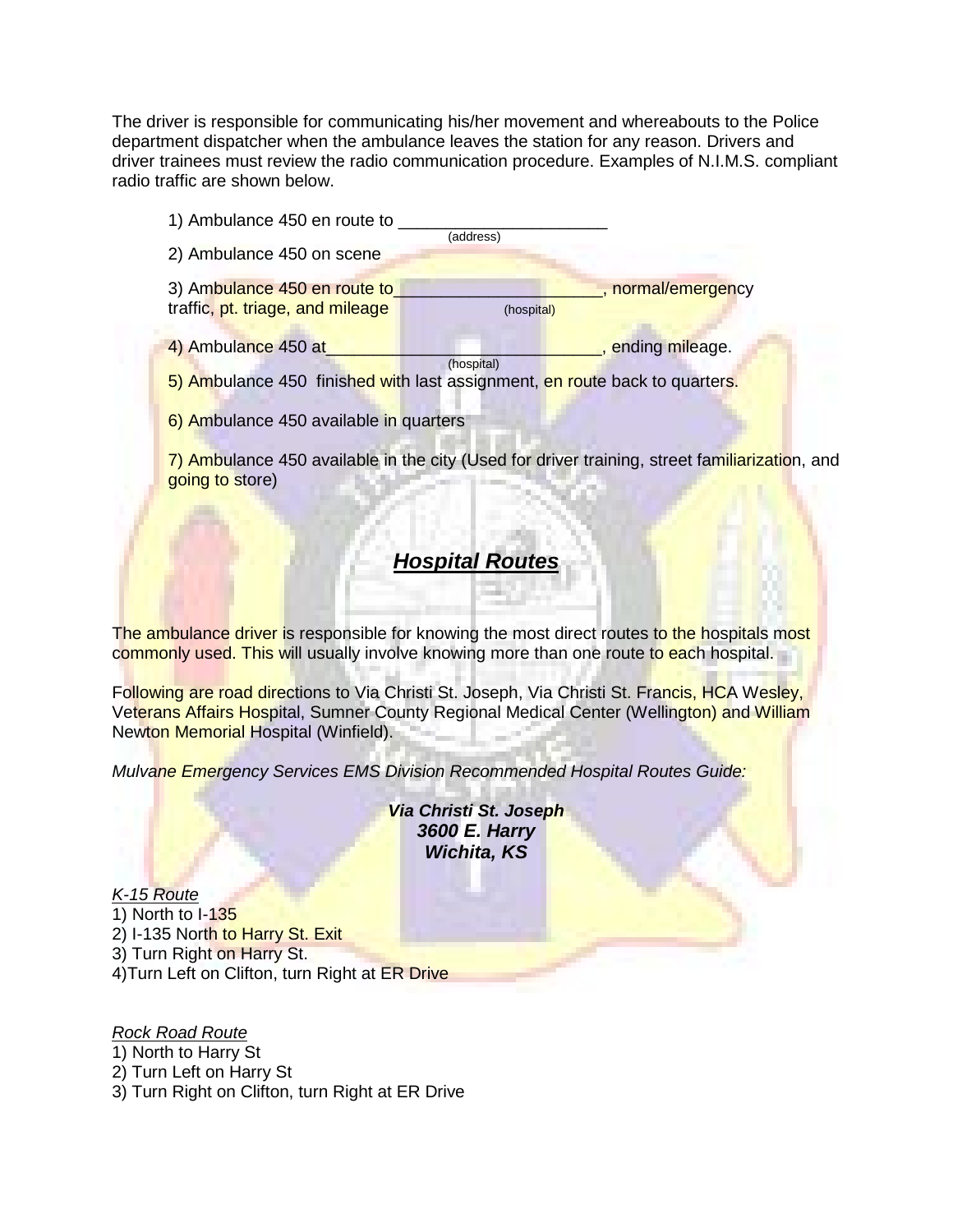#### *Alternate Routes*

- 1) K-15 North to 31st S.
- 2) Right on 31st to Hillside
- 3) Turn Left on Hillside, proceed to Harry St
- 4) Turn Right on Harry St., proceed to Clifton and turn Left
- 5) Turn Right at ER Drive

*Via Christi St. Francis 929 N. St. Francis Wichita, KS***.**

## *K-15 Route*

- 1) North to I-135
- 2) I-135 North to 8th /9th St. Exit
- 3) Left on 8th/Murdock St., proceed to Emporia St.
- 4) Turn Right on Emporia, proceed straight to ER Drive

#### *Rock Road Route*

- 1) North to Kellogg Dr.
- 2) Turn Left on Kellogg Dr.,
- 3) Proceed to I-135 and follow directions 2-4 of K-15 Route

## *HCA Wesley 550 N. Hillside Wichita, KS*

## *K-15 Route*

- 1) North to I-135
- 2) I-135 North to 1st/2nd St Exit
- 3) Turn Right on 1st St., proceed to Grove St
- 4) Turn Left on Grove St, proceed to Central
- 5) Turn Right on Central, proceed to Hillside
- 6) Turn Left on Hillside, proceed to ER Drive and turn Right

## *Rock Road Route*

- 1) North on to Kellogg
- 2) Turn Left on Kellogg, proceed to Hillside Exit
- 3) Turn Right on Hillside, proceed North and turn Right at ER drive

*Veterans Affairs 550 E. Kellogg Ave Wichita, Ks.*

## *Rock Road Route* 1) North to Kellogg

2) Turn Left on Kellogg, proceed West to Edgemoor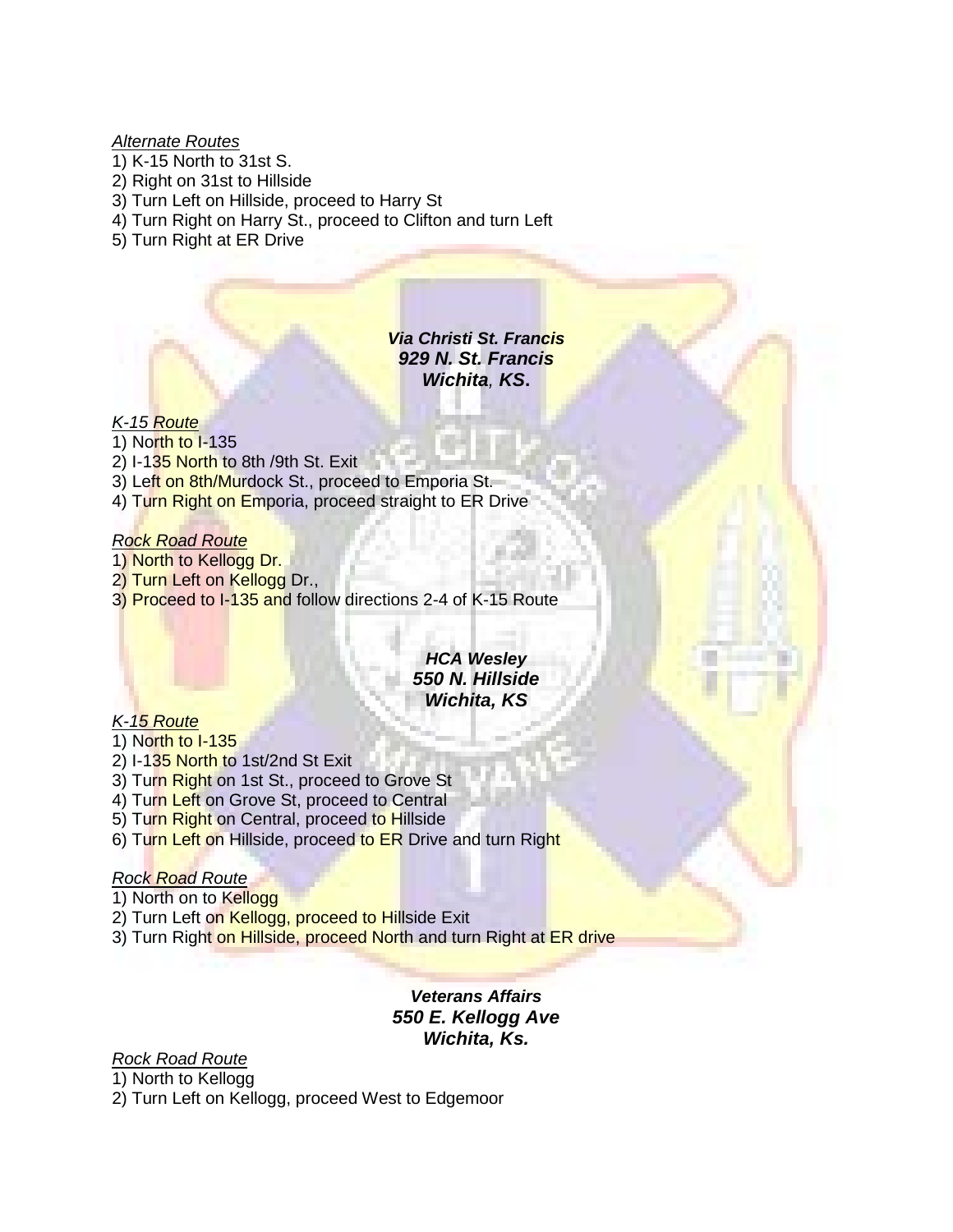3) Turn Right on Edgemoor, proceed North to 1st drive and turn Left

4) Proceed to ER

*K-15 Route* 1) North to I-135 2) I-135 North to Kellogg exit 3) Turn Right on Kellogg, proceed East to Edgemoor 4) Turn Left on Edgemoor, proceed North to 1st drive and turn Left 5) Proceed to ER

> *Galicha Heart Hospital 2610 N. Woodlawn Wichita, KS*

*K-15 Route* 1) North to I-135 2) I-135 North to K-96 exit 3) K-96 East to Woodlawn 4) Woodlawn South to ER entrance

# *Rock Road Route*

1) North to 21<sup>st</sup> St 2) West to Woodlawn 3) North to ER entrance

#### *Sumner County Regional Medical Center 1324 N. A St. Wellington, KS*

## *I-35 Route*

1) 119th St to I-35

2) I-35 South to Wellington Exit

3) Turn Right on US 160, proceed West to A St.

4) Turn Right on A St. (round a-bout), proceed North and turn Right at ER drive

## *US 81 Route*

1)119th St to US 81 2) Turn Left on US 81, proceed South 3) US 81 turns into A St. 4) Turn Left at ER drive

> *William Newton Memorial 1300 E. 5th Winfield, KS*

## *K-15 Route*

1) South on K-15 to US 77

2) Turn at US 77, proceed to Winfield

3) Turn Left on 5th St

4) Turn Left at ER drive